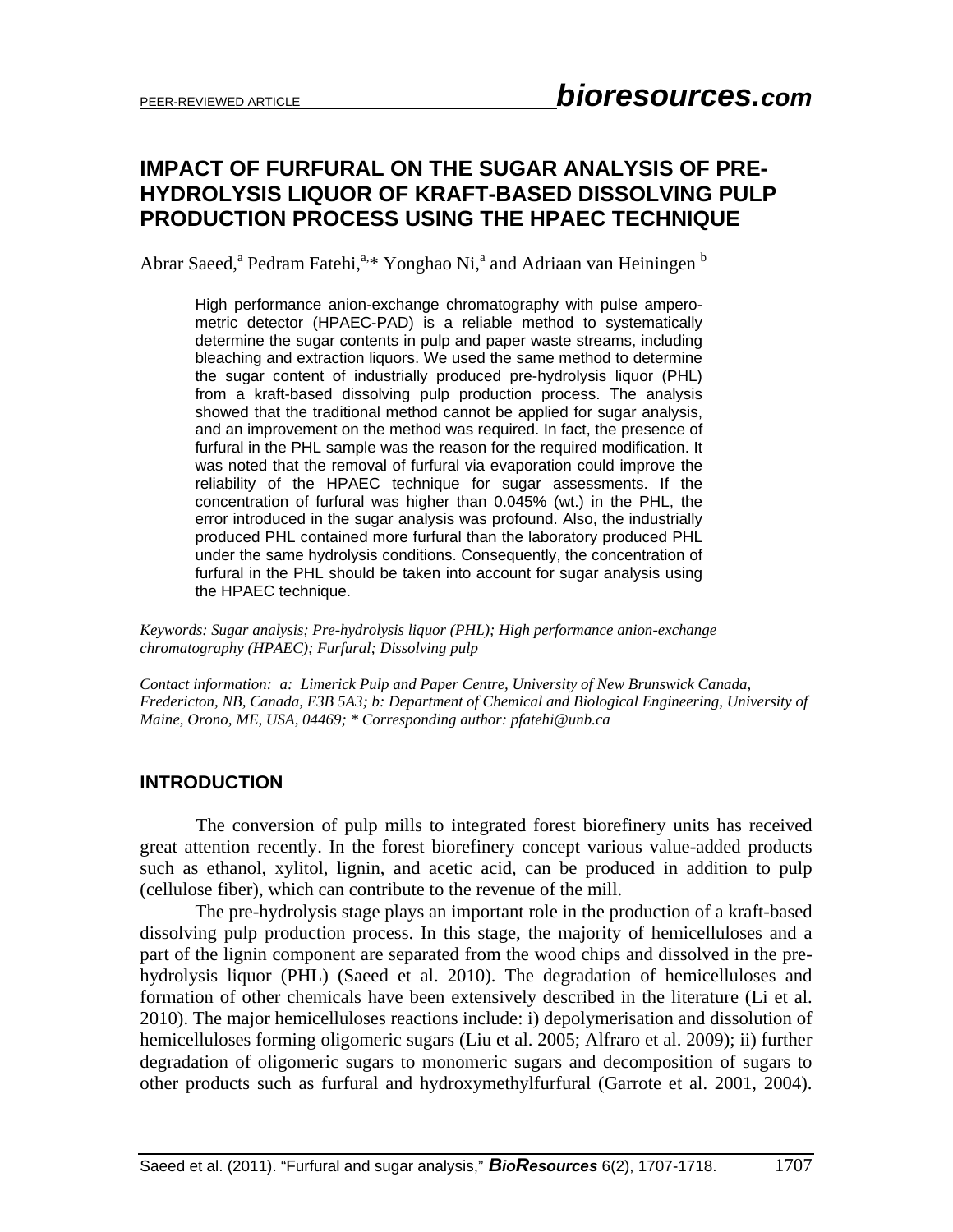Different strategies have been proposed for recovering various lignocellulosic components present in the PHL (Liu et al. 2011a,b; Shi et al. 2011).

However, some of the dissolved or produced components, e.g., furfural and lignin, are inhibitors for the production of value-added products, e.g., ethanol, from the PHL (Garrote et al. 2004; Shi et al. 2011). In this case, the concentration of these inhibitors should be maintained at a suitably low level, while that of hemicelluloses should be kept at the maximum during the fermentation process of the PHL. Therefore, determining the concentration of hemicelluloses and other components of PHL is essential to optimize conditions used for their conversion to value-added products.

High performance anion exchange chromatography (HPAEC) using a pulsed amperometric detector generally has proven to be well suited for determining the concentration of sugars in solutions under various conditions (Edward et al. 1987; Hardy et al. 1988; Wang et al. 1990; Laver and Wilson 1993; Sullivan et al.1994; Suzuki et al. 1995). In the literature, a high performance liquid chromatography (HPLC) and gas chromatography (GC) have been used for determining the sugar concentration of samples (Davis 1998). However, both methods required a complicated sample preparation. For example, as the PHL contains sulfate ions (salt) and is acidic, a neutralization and sulfate removal are required as pretreatment steps when the analysis is carried out by the GC method (Davis 1998), and ash removal is necessary as a pretreatment step when the analysis is carried out by HPLC. However, the neutralization step and ash removal are not necessary when the HPAEC-PAD technique is employed. The HPAEC-PAD technique has been modified for better performance in determining sugar concentration in the past (Roger and Virgil 1991; Ricci et al. 2001; Jeong et al. 2007; Ni and Kang 2007; Linuma et al. 2009). Jeong and his coworkers (2007) used sodium acetate in addition to NaOH as an eluent to separate the peak of galactose from glucose. Linuma et al. (2009) increased the concentration of NaOH eluent to separate the peaks of arabitol and levoglucosan from an atmospheric aerosol samples containing monosugars.

The presence of furfural seems to interfere with determining the sugar concentration of the PHL via the HPAEC technique. Since the utilization of hemicelluloses in various value-added products is an important part of the overall frame of biorefinery concepts and furfural is unavoidable in the PHL, we aimed at understanding the influence of furfural on sugar determination by the HPAEC technique. The ratio of furfural to sugars was taken into account as an influencing factor for the sugar determination by the HPAEC technique. The objective of this study was to determine the maximum furfural concentration that can be present in the sample without affecting the sugar analysis when using the HPAEC technique.

### **EXPERIMENTAL**

### **Materials**

The pre-hydrolysis liquor (PHL) was received from a mill located in Eastern Canada that produces dissolving pulp based on the pre-hydrolysis kraft process. Furfural and ethanol (both analytical grade) were obtained from Fisher Scientific and used as received.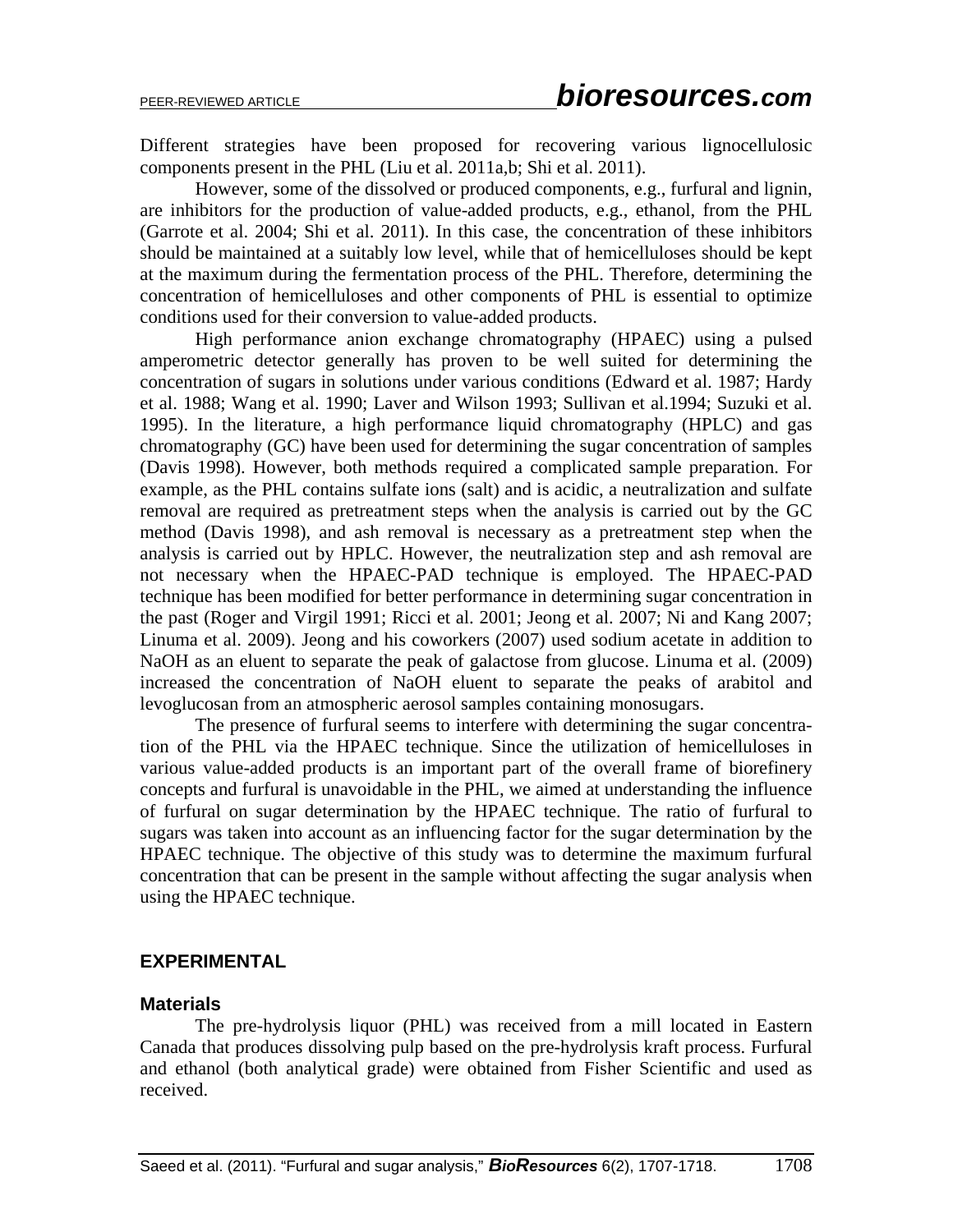The PHL liquor was produced from the steam hydrolysis of mixed hardwood chips (maple, poplar, and birch with the weight ratio of 7, 2 and 1) at 170  $\degree$ C for 30 min prior to kraft pulping.

#### **Treatment of Pre-Hydrolysis Liquor**

The PHL was first centrifuged using a laboratory centrifuge (Eppendorf, 5416, Germany) at 4000 rpm for 20 minutes in order to remove impurities. The sample obtained after centrifuging was then filtered using 0.45 µm syringe sterile filters and stored in a refrigerator at 4 ºC prior to the analysis.

In one set of experiments, 100 mL of the PHL was heated in a laboratory rotary evaporator (Yamato, BM-42, Japan) at 80  $^{\circ}$ C under vacuum (approximately 0.9 bar) for 10, 20, 30, and 40 min. The volume loss due to the evaporation was balanced with deionized and distilled water to maintain the same sugar concentration as was in the original PHL. The furfural, methanol, acetic acid, and sugar contents of the heated PHL were then analyzed.

In another set of experiments, furfural and methanol of the PHL sample were completely removed by evaporating at 80 ºC for 40 min using the rotary evaporator mentioned above. Subsequently, 10 mL of this treated PHL was mixed with various amounts of furfural or methanol. Then, the sugar contents of the furfural/methanol-free PHL sample and the PHL samples that possessed various amounts of furfural or methanol were determined using the same HPAEC technique. Based on the results, the error introduced to the sugar analysis was determined as a function of furfural concentration.

#### **Sugar Analysis**

In this work, the standard samples were prepared using the analytical grade mono sugars purchased from Aldrich. The calibration for each sugar was established. The sugar analysis of the standard samples showed that the error was within 5% (repeated 5 times). In the case of the PHL samples, each experiment was conducted 3 times under the same conditions, and the average value was reported in this work.

In this analysis, 1 mL of the above-prepared PHLs were added to plastic vials, and high performance anion exchange chromatography (HPAEC) analysis was carried out by using a Dionex-300 (Dionex Corporation, Canada) with the pulsed amperometric detector  $(PAD)$  and CarboPac<sup>TM</sup> PA1 column. Acid hydrolysis of PHL with 4% sulphuric acid was carried out at 121°C for 1 h in an oil bath (Neslab Instruments, Inc., Portsmouth, N.H., USA) to convert oligosaccharide to monosaccharide (Li et al. 2010; Liu et al. 2011a). The PAD pulse settings were E1=0.1 V,  $E2 = 0.6$  V, and E3 = -0.8 V. Deionized and distilled water was used as eluant with a flow rate of 1 mL/min, whereas 0.2 N and 0.5 N NaOH were the column regenerant and post column detector's supporting electrolyte, respectively. The addition of 0.5 N NaOH was necessary to maintain optimum detector sensitivity and minimize baseline drift for an isocratic separation. The sugar content before the acid hydrolysis showed the monomeric sugar content of the PHL, while the one after this hydrolysis reflects the total sugar content of the PHL. The oligomeric sugar content of the PHL was determined considering the total and monomeric sugar contents of the PHL.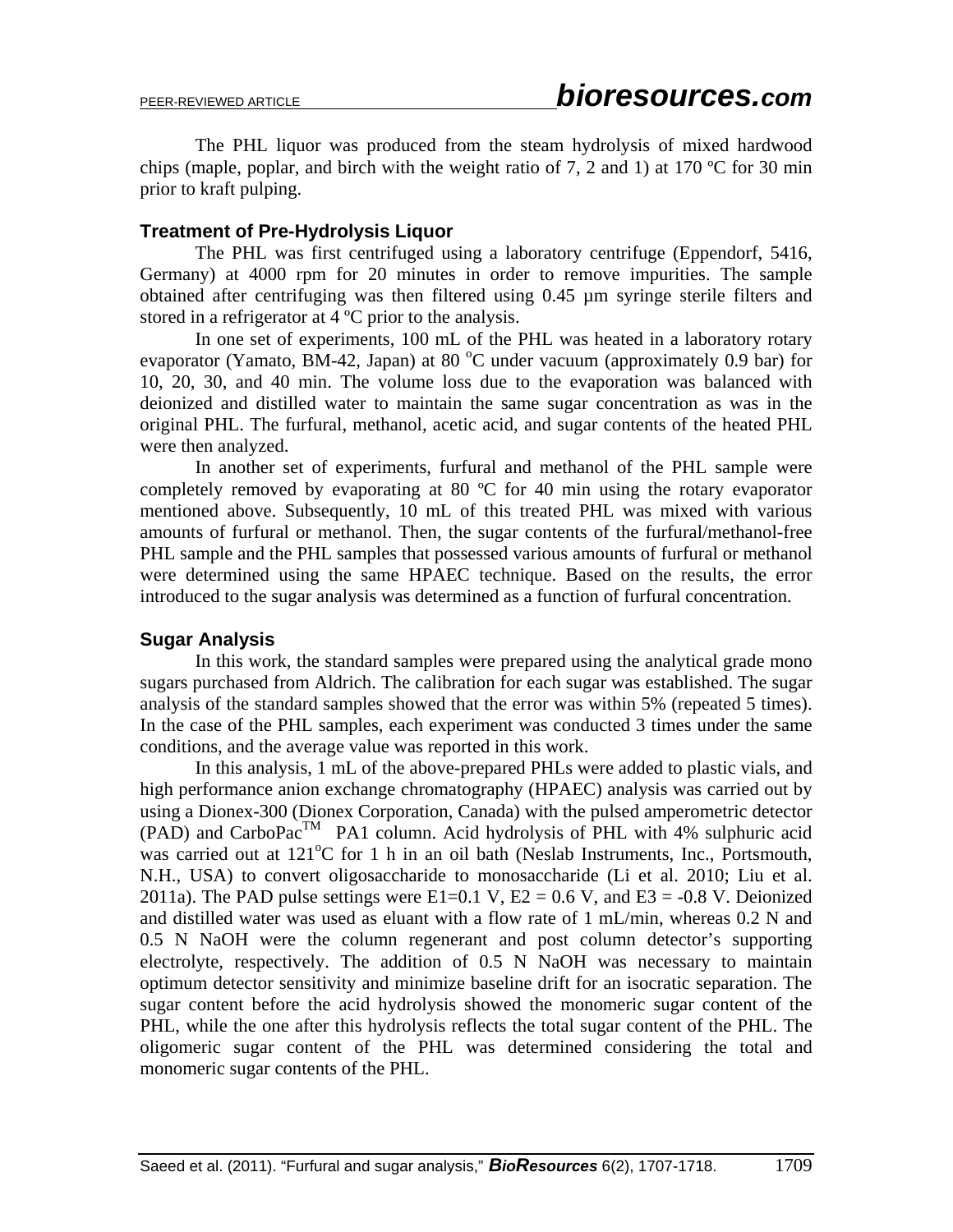#### **Furfural, Acetic Acid, Methanol, Lignin, and Ash Analyses**

A Varian 300 <sup>1</sup>H-NMR spectrometer was employed for analyzing furfural, acetic acid, and methanol, as described in the literature (Ni and Kang 2007). Calibration curves were made with the standard solutions of each component to determine the concentration of these components in the PHL sample. The solvent suppression method was used with  $D_2O$  and water with the ratio of 1:4 (v/v) (Ni and Kang 2007). Acid-soluble lignin was determined using UV-visible absorbance at 205 nm wavelength, while the TAPPI 211 om93 method was used to determine the ash content of the samples.

### **RESULTS AND DISCUSSION**

Figure 1 shows the HPAEC chromatogram of the PHL produced from the kraftbased dissolving-pulp production process. As noted, the tailing was profound, and its effect was evident until 20 min of the analysis. The small peaks of sugars were also observable, but their peak intensities were all affected by the tailing. Also, the large peak might be due to the overloading of the column and/or the detector of the HPAEC instrument with furfural.



**Fig. 1.** HPAEC-PAD chromatograph of the sugar analysis of PHL

The concentrations of acetic acid, furfural, and methanol for this PHL were determined. The  ${}^{1}$ H-NMR spectrum for this analysis is shown in Fig. 2. The peaks corresponding to acetic acid and methanol in this figure were obtained at 2.08 and 3.37 ppm, respectively, while those corresponding to furfural were obtained at 6.78, 7.56, 7.85, and 9.49 ppm.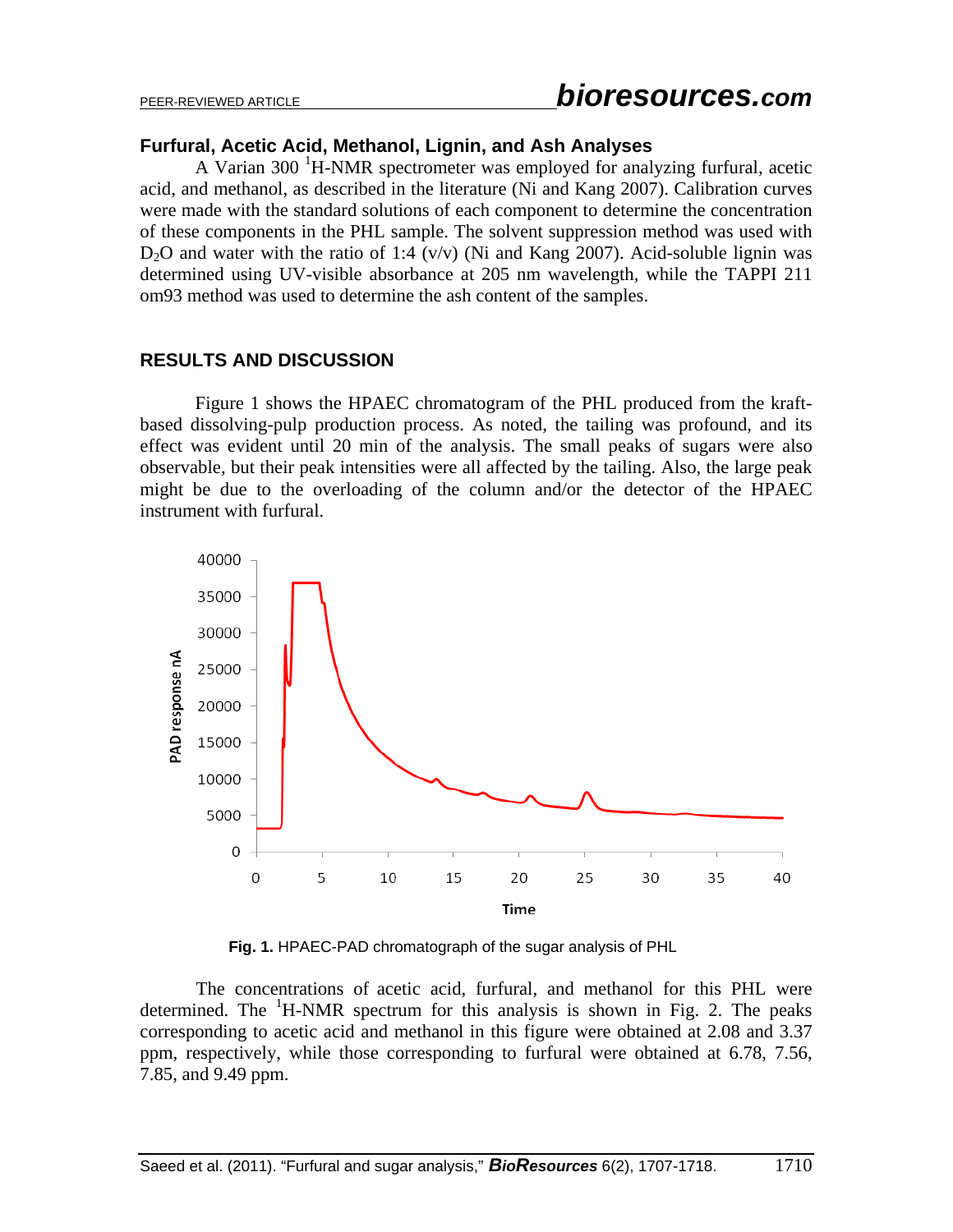

Fig. 2. <sup>1</sup>H-NMR spectrum of PHL sample to determine acetic acid, methanol and furfural contents

Based on the area under the peaks in Fig. 2, the concentrations of these components were determined. The concentrations of furfural, methanol, and acetic acid were found to be 1.37% (wt.), 1.26% (wt.), and 0.54% (wt.), respectively.

In the kraft-based dissolving pulp production process, the hydrolysis liquor is neutralized by the hot black liquor displacement by the VisCBC technique (Shi et al. 2011). This displacement is required and is an integral part of the degradation and removal processes of hemicelluloses from the wood chips (Sixta 2006). Furfural is produced from xylose, arabinose, and rhamnose under acidic conditions in the pre-hydrolysis stage (Li et al. 2010; Saeed et al. 2010). The black liquor displacement may also facilitate furfural formation from the dissolved hemicelluloses. However, black liquor contains methoxyl groups, originated from lignin (Moiser et al. 2005). The displacement of back liquor with the hydrolysis liquor results in forming methanol in the PHL. Furthermore, acetic acid is generated from the labile acetyl groups present in the hemicelluloses (Garrote et al. 2001). Garrote et al. (2001) reported that the amount of free acetic acid in the hydrolysis liquor depends on the amounts of xylan in the wood.

We propose that the source for the broad peak in Fig. 1 (tailing) is due to the presence of volatile components of the PHL. Furfural and methanol are volatile, and thus they can be easily removed via evaporation. To confirm this hypothesis, the PHL was heated in a rotary evaporator, as described in the Experimental section at 80 $^{\circ}$ C under vacuum.

The acetic acid, furfural and methanol concentrations of the treated PHL are listed in Table 1 as a function of evaporation time. It is evident that furfural and methanol had been completely removed after 40 minutes, while acetic acid was partially removed.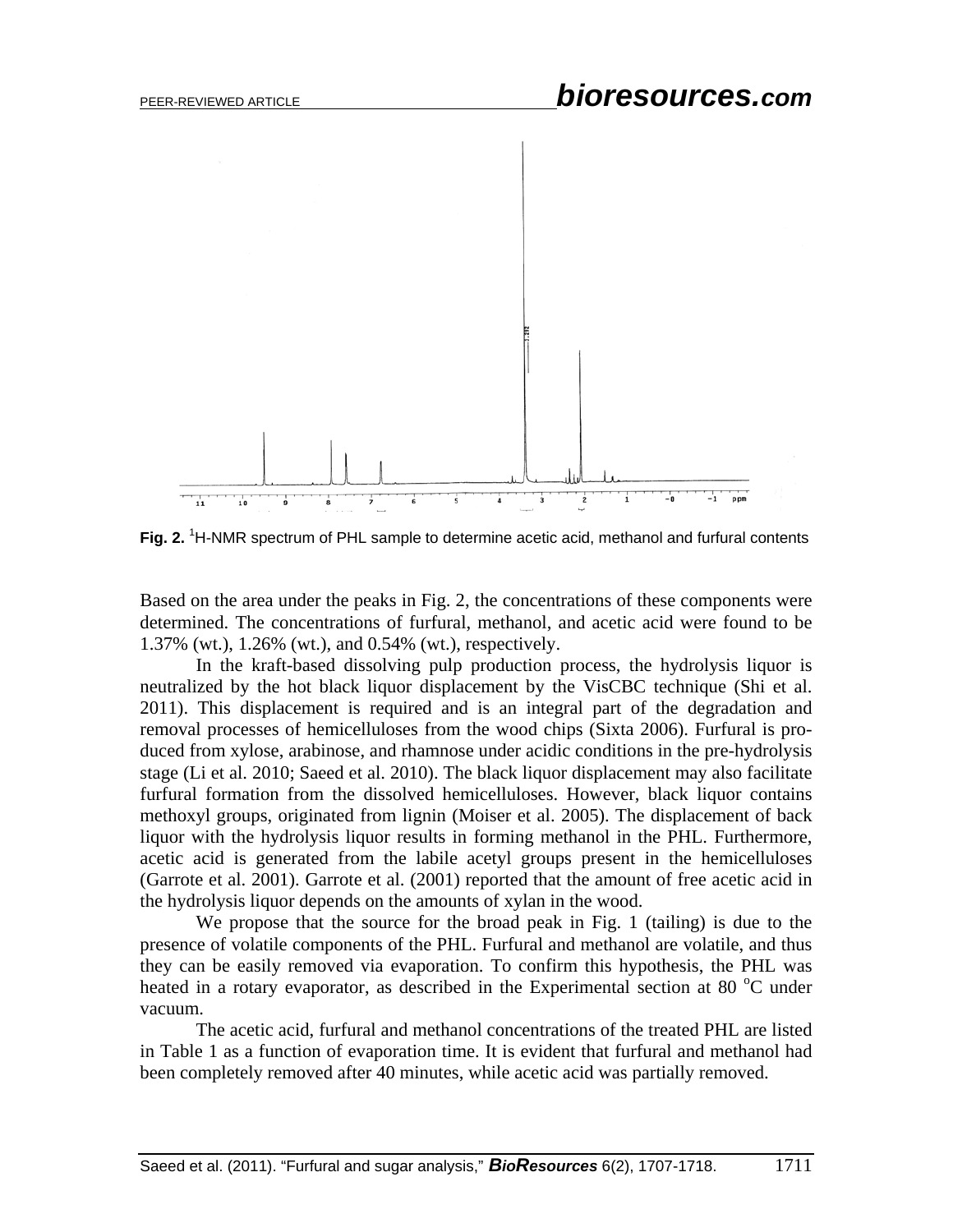| a Nulary Evapulatural ou "G Tur Valluus" Fillie IIItelvais. |                     |                  |                  |  |  |
|-------------------------------------------------------------|---------------------|------------------|------------------|--|--|
| Time (min)                                                  | Acetic Acid (% wt.) | Furfural (% wt.) | Methanol (% wt.) |  |  |
|                                                             | 0.54                | 1.37             | 1.26             |  |  |
|                                                             | 0.45                | 0.44             | 0.35             |  |  |
| 20                                                          | 0.40                | 0.06             | 0.04             |  |  |
| 30                                                          | 0.38                | 0.02             | 0.01             |  |  |
| 40                                                          | 0.33                | 0.00             | 0.00             |  |  |

**Table 1.** Acetic acid, Furfural and Methanol Concentrations of the PHL Treated in a Rotary Evaporator at 80 ºC for Various Time Intervals.

Figure 3 shows the HPAEC chromatogram of the PHL samples evaporated at 80 ºC for 10 min or 40 min. Evidently, the broad peak was narrowed (tailing was reduced) in comparison with that in Fig. 1, but it was still rather evident (Fig. 3 top). Interestingly, the PHL sample heated at 80 ºC for 40 min had no observable tailing and a stable baseline (Fig. 3, bottom). The absence of furfural in Table 1 and the tailing in Fig. 3 (bottom) for the same PHL sample (pre-evaporated for 40 min) confirms the hypothesis that furfural or methanol was the interfering component in the HPAEC analysis. Furthermore, the numbers indicated in Fig. 3 (bottom) represent the peak for each individual sugar component of the PHL. In other words, arabinose, rhamnose, galactose, glucose, xylose, mannose, and fructose had peaks after 13, 14, 17, 20, 25, 27, and 32 min of elution in the HPAEC analysis.

To determine whether furfural or methanol was the main disturbing component in the HPAEC analysis, furfural and methanol of the PHL were completely removed, as specified in the Experimental section. Subsequently, various amounts of methanol or furfural were added to the furfural/methanol-free PHL. The times that were required to reach the end of the tailing in the HPAEC analysis of these samples are listed in Table 2.

**Table 2.** Addition (%, wt.) of Furfural or Methanol to the Furfural/Methanol-Free PHL Samples as a Function of the Time That the Tailing Ends in the HPAEC Analysis.

| Sample no | Methanol (%wt.) | Tailing end (min) | Furfural (%wt.) | Tailing end (min) |
|-----------|-----------------|-------------------|-----------------|-------------------|
|           | 0.35            | Not detected      | 1.09            | 4U                |
|           | 0.60            | Not detected      | 0.49            |                   |
|           |                 | Not detected      | 0.39            |                   |
|           |                 | Not detected      | 0.23            |                   |
|           | ۰               |                   | 0.13            |                   |
|           |                 |                   | 0.045           |                   |

 $1$  No tailing was detected when PHLs containing various dosages of methanol were tested.

Interestingly, no tailing phenomenon was detected when various dosages of methanol were added to the PHL, which implied that its presence did not affect the HPAEC analysis. However, the tailing was significant when a large amount of furfural was present in the sample; the tailing ended at 40 min when the furfural concentration was 1.09 % (wt.); and the tailing ended at 5 min when the furfural concentration was 0.045%. Since the peak for the first sugar (arabinose, see Fig. 3) comes after 13 min, the tailing of the PHL sample containing 0.045% (wt.) furfural did not affect the HPAEC analysis for the sugar analysis. In other words, the furfural concentration of 0.045% in the PHL is acceptable for the sugar analysis based on the HPEAC analysis.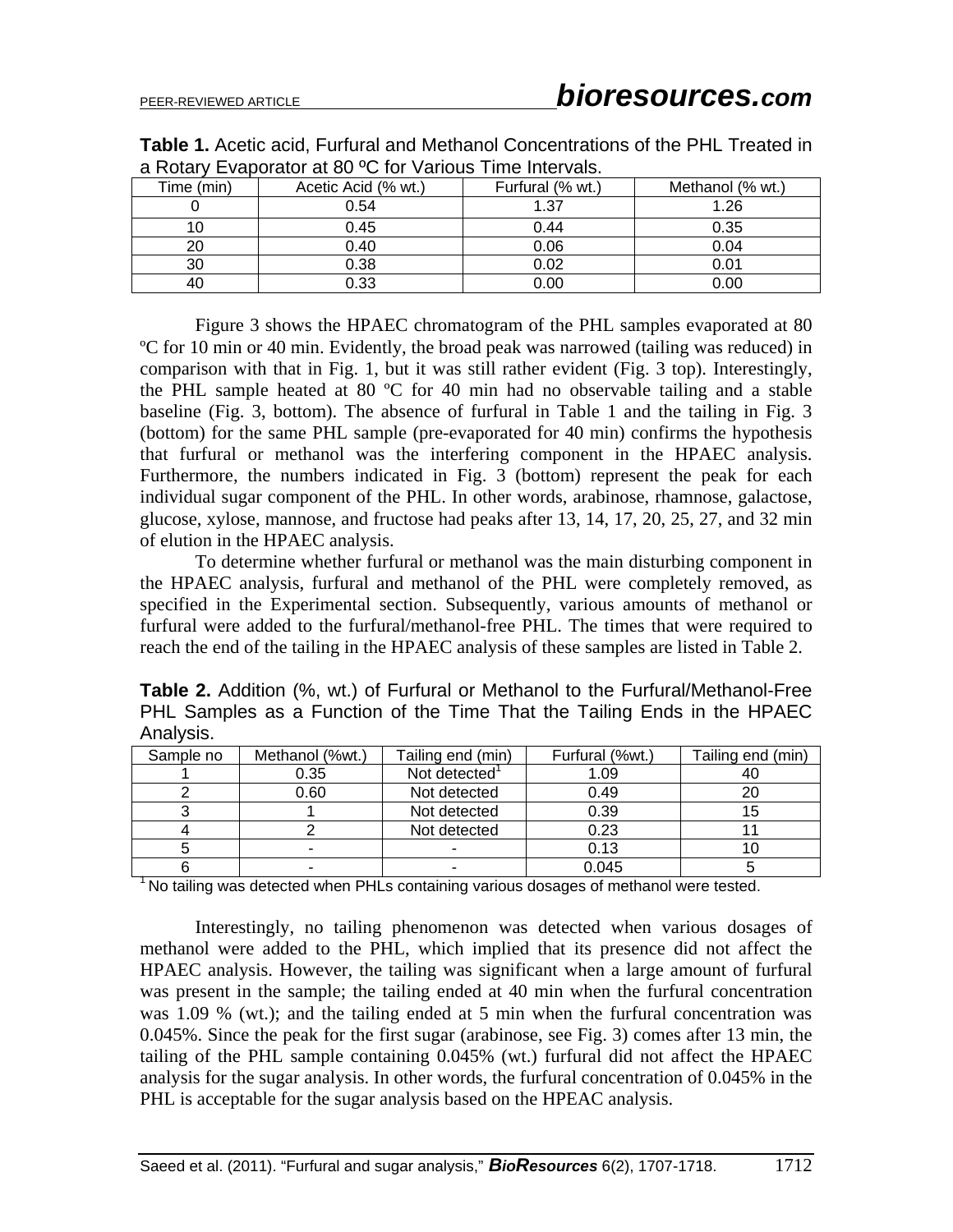

 **Fig. 3.** The HPAEC chromatogram of the PHL samples evaporated for 10 min (top) or 40 min (bottom), showing elution of (1) - arabinose, (2) - rhamnose, (3) - galactose, (4) - glucose, (5) xylose, (6) - mannose, and (7) - fructose

The properties of the PHL preheated for furfural removal are listed in Table 3. The furfural concentration of this PHL sample was determined using the <sup>1</sup>H-NMR prior evaporation. It is observable that the xylose was the most dominant sugar in the PHL, and its concentration in the oligomeric form (0.348%) was higher than the monomeric form (0.019%). Furfural concentration was 1.8%, while methanol concentration was 1%. The concentration of acetic acid was 0.6%, while that of lignin was 1.15%.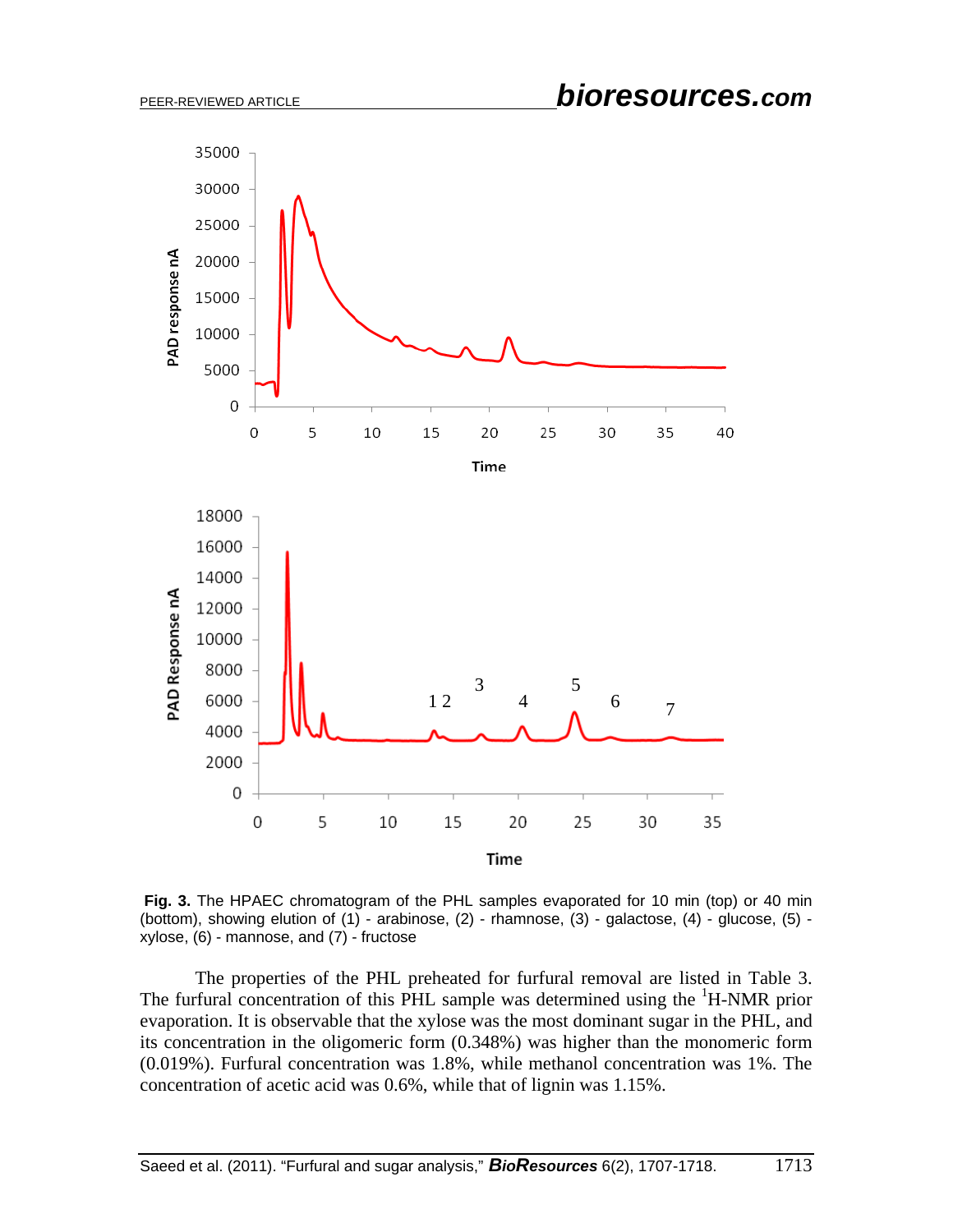| Samples             |                                                                                                                                                                                            | <b>Present Study</b> | Li et al. 2010 |
|---------------------|--------------------------------------------------------------------------------------------------------------------------------------------------------------------------------------------|----------------------|----------------|
|                     | Monomeric                                                                                                                                                                                  | 0.011                | 0.28           |
| Arabinose (% wt.)   | Oligomeric                                                                                                                                                                                 | 0.002                |                |
|                     | Monomeric                                                                                                                                                                                  | 0.008                | 0.13           |
| Rhamnose (% wt.)    | Oligomeric                                                                                                                                                                                 | 0.000                | 0.14           |
|                     | Monomeric                                                                                                                                                                                  | 0.021                | 0.16           |
| Galactose (% wt.)   | 0.017<br>Oligomeric<br>Monomeric<br>0.031<br>Oligomeric<br>0.053<br>Monomeric<br>0.125<br>0.348<br>Oligomeric<br>Monomeric<br>0.019<br>Oligomeric<br>0.022<br>1.85<br>0.99<br>0.67<br>1.64 | 0.30                 |                |
|                     |                                                                                                                                                                                            |                      | 0.11           |
| Glucose (% wt.)     |                                                                                                                                                                                            |                      | 0.63           |
| Xylose (% wt.)      |                                                                                                                                                                                            |                      | 1.68           |
|                     |                                                                                                                                                                                            | 6.66                 |                |
|                     |                                                                                                                                                                                            |                      | 0.08           |
| Mannose (% wt.)     |                                                                                                                                                                                            |                      | 0.71           |
|                     | Furfural (% wt.)                                                                                                                                                                           |                      | 0.37           |
| Methanol (% wt.)    |                                                                                                                                                                                            |                      | $\Omega$       |
| Acetic acid (% wt.) |                                                                                                                                                                                            |                      | 1.1            |
| Ash (% wt.)         |                                                                                                                                                                                            |                      |                |
| Lignin (% wt.)      |                                                                                                                                                                                            | 1.15                 |                |

#### **Table 3.** Chemical Composition of Industrial PHL Samples

 $1$  The hydrolysis was conducted at 170 °C for 90 min.

Li et al. (2010) investigated the performance of the hydrolysis process on the same wood chips used in the mills (with the same mass ratio) to produce the PHL. In the study, the sugar analysis was assessed using the same method (HPAEC-PAD). The results at 170 $\degree$ C for 90 min hydrolysis in a laboratory setup are listed in Table 3. It can be seen that the furfural and methanol contents of the PHL in the present study were much higher than those reported by Li et al. (2010). In fact, the amount of furfural in the industrial PHL sample was approximately 7 times higher than that obtained from the laboratory setting (Li et al. 2010). However, the sugar content of the PHL obtained in a laboratory setting was generally higher than that in the industrially produced sample. In fact, the total xylose content of the PHL reported by Li et al. (2010) was 18 times more than that obtained from the industry.

Based on the concentration of sugars in the furfural-free PHL (Table 3), the errors introduced in the PHL samples that contained various amounts of furfural (Table 2) were calculated and listed in Table 4. As seen in Fig. 1, the sugar peaks almost vanished. The concentration of sugars would have been lower if the furfural pretreatment had not been conducted on the PHL. It is noted that the error was very significant when the concentration of furfural was 0.45%, and by decreasing the concentration of furfural, the error was reduced (Table 4). Furthermore, a comparison between the results in Tables 3 and 4 indicated that the error was more pronounced for the sugars with lower concentrations, e.g., arabinose and rhamanose. Since the error introduced in the system was generally less than 5% when the furfural concentration was 0.045% in the PHL, this furfural concentration was considered as an acceptable critical furfural concentration in the PHL for the HPAEC analysis.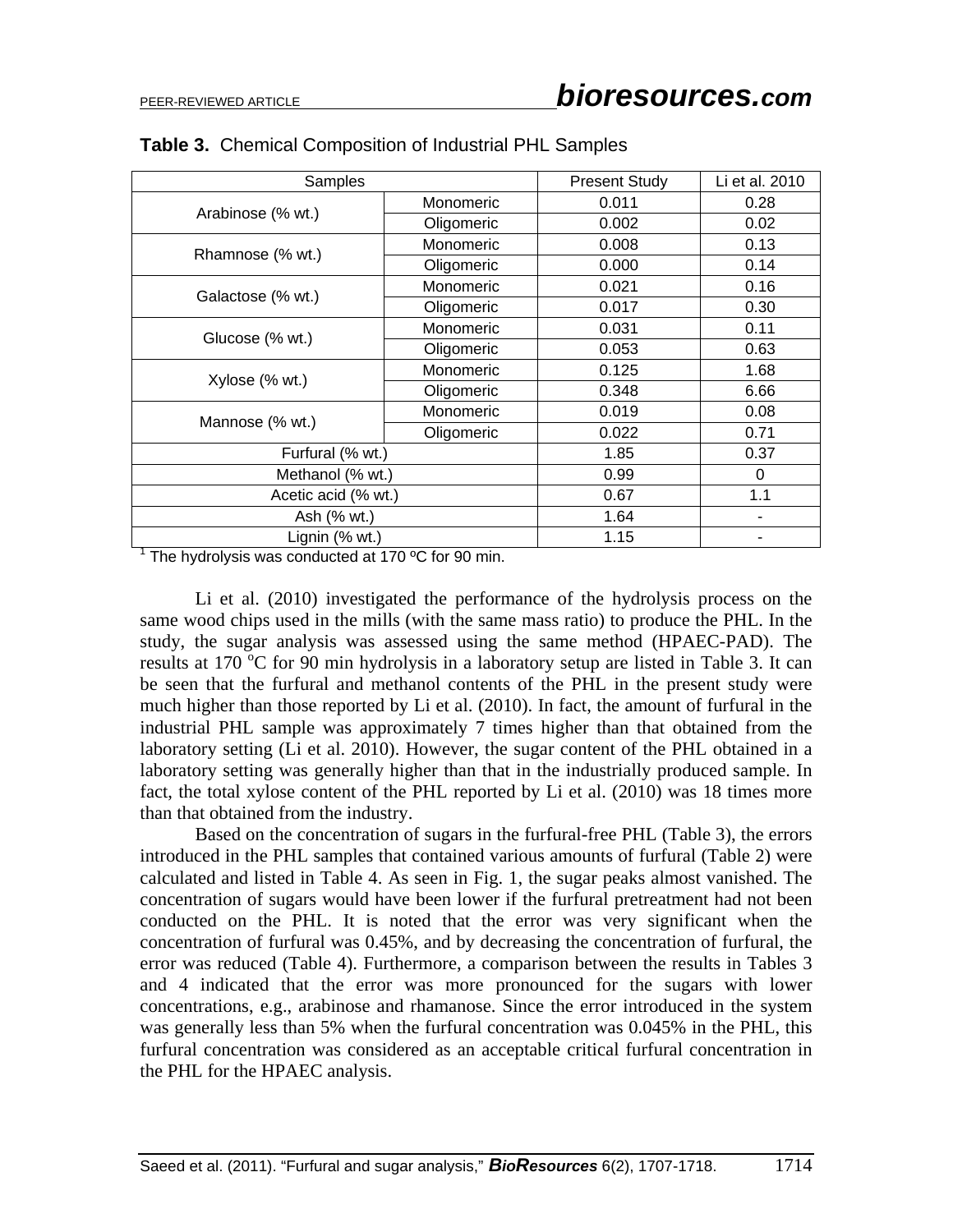| Dascu UIT the Ougar Concentration in Trable 5 Osing I'll ALC Technique. |           |          |           |         |        |         |
|-------------------------------------------------------------------------|-----------|----------|-----------|---------|--------|---------|
| Furfural (% wt.)                                                        | Arabinose | Rhamnose | Galactose | Glucose | Xylose | Mannose |
| 0.49                                                                    | 442.4     | 265.4    | 231.4     | 107.4   | 33.7   | 97.7    |
| 0.39                                                                    | 346.6     | 183.7    | 165.2     | 62.0    | 13.8   | 36.4    |
| 0.23                                                                    | 218.1     | 121.3    | 83.9      | 30.8    | 6.3    | 16.4    |
| 0.13                                                                    | 62.9      | 46.6     | 31.6      | 13.9    | 7.4    | 8.2     |
| $0.045$ <sup>1</sup>                                                    | 3.5       | 2.3      | 4.5       | 1.9     | 1.8    | 4.5     |

**Table 4.** Error (%) in the Sugar Analysis of the PHL Samples Prepared in Table 2 Based on the Sugar Concentration in Table 3 Using HPAEC Technique.

<sup>1</sup>Critical concentration

Therefore, if the PHL contains less than 0.045% (wt.) furfural, the sugar content of the PHL can directly be determined by employing the HPAEC technique. In this case, the ratio between the furfural and sugar contents plays an important role in the sugar analysis via the HPAEC technique. Generally, the PHL can be diluted to reduce the furfural concentration of the sample in order to reduce the error. However, the sensitivity of the HPAEC technique for the sugar analysis constricts the dilution process. In other words, the concentration of sugars cannot be within the error range of the instrument, which is a limiting factor for the dilution. Therefore, if the furfural content of the PHL is very high compared with the sugar content, furfural should be removed from the PHL prior to the sugar analysis based on the HPAEC technique.

### **Implication of the Modified HPEAC Technique for Sugar Determination of the PHL**

The present investigation clearly shows that the industrially produced PHL contains a considerable amount of furfural, which necessitates that the sample be pretreated prior to sugar analysis via the HPAEC technique. This treatment will be more demanding if the PHL is mixed with the black liquor (as presently practiced in the VisCBC process), since the displacement will promote furfural formation in the PHL.

Furfural is produced in the acid hydrolysis process of agricultural wastes (Carrasco and Roy 1992; Amiri et al. 2010). In this process, the hemicelluloses are degraded and converted to furfural. Thus, the concentration of furfural in the PHL is high, while that of sugars is low. The sugar analysis of the PHL would be of great importance, as it determines the efficiency of the acid hydrolysis. Thus, the concentration of furfural should be taken into account and the samples need to be pretreated for furfural removal prior to sugar analysis.

Alternatively, if the PHL is used in the production of value-added products, it is important to accurately determine its sugar content. This is because the sugar content of the PHL before and after the process, e.g., fermentation, would determine the efficiency, productivity, and selectivity of the process. In a sugar-rich medium a dilution process is required to prevent the overlapping of the sugar peaks in order to obtain an accurate measurement. In this case, the relative concentration of sugars to furfural is important in the HPAEC analysis. Without the pretreatment, the higher the ratio of sugars to furfural, the lower the error is introduced in the HPAEC-based sugar analysis. However, if the relative concentration of sugar to furfural were small (as would be the case after the fermentation process), the error from the HPAEC-based sugar analysis would be significant, and thus the pretreatment would be necessary. Consequently, the presence of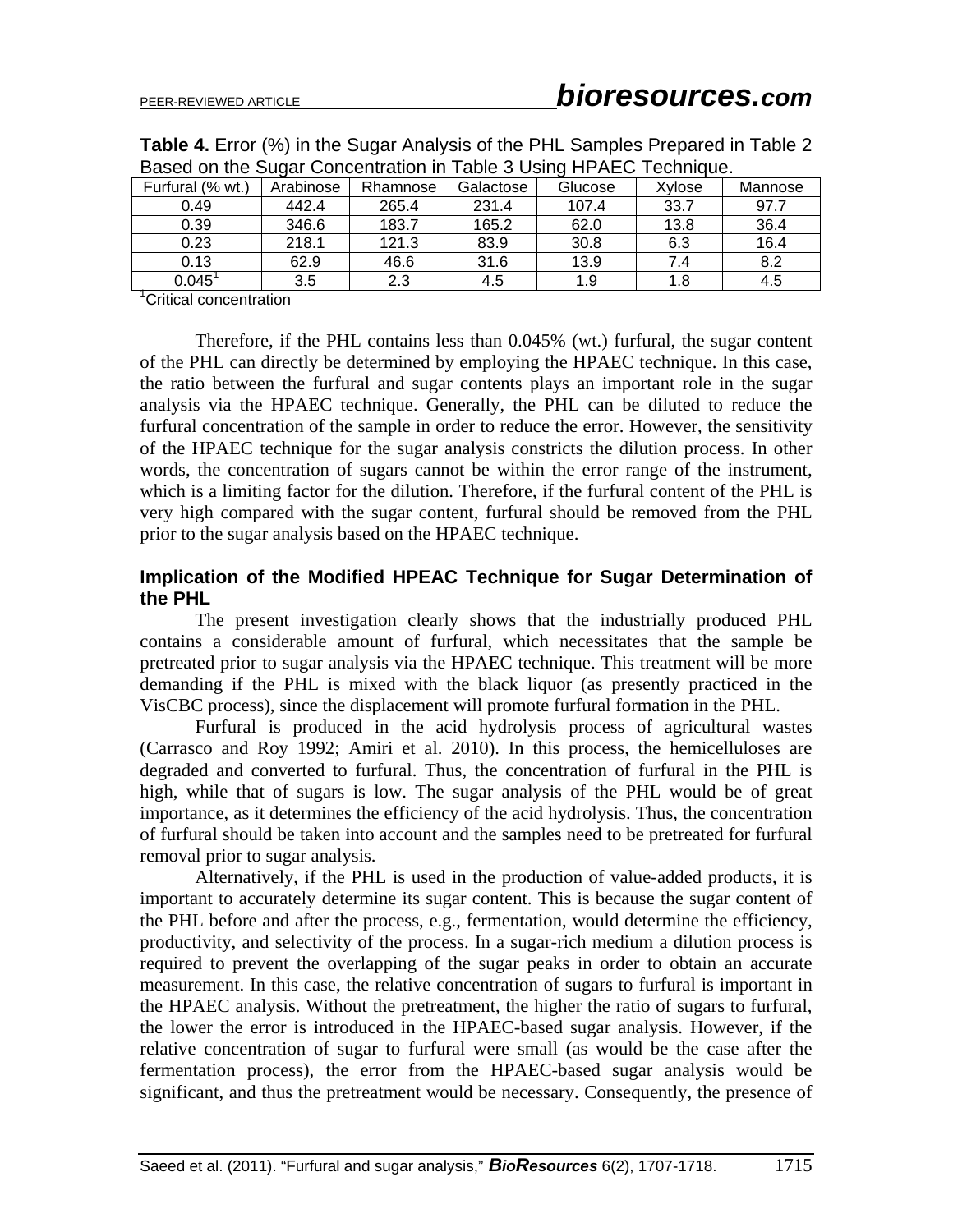furfural in the PHL, especially in an industrially produced PHL, should be taken into consideration.

The analysis in this work showed that furfural interfered with the HPAEC analysis of sugars. However, other by-products may also interfere with the measurement, which needs a more comprehensive analysis and is outside the scope of the present study. Furthermore, other options rather than furfural removal may also applicable to compensate for the negative effect of furfural in the HPAEC analysis, which were beyond the scope of this study.

# **CONCLUSIONS**

- 1. The HPAEC analysis cannot be employed for the sugar analysis of industrially produced PHL without an appropriate sample pretreatment. The results showed that the presence of furfural in the PHL was the reason for this technical difficulty. It was noted that the removal of furfural via evaporation can improve the reliability of the HPAEC technique for the sugar assessments. To reduce the influence of furfural in the HPAEC analysis, the PHL sample should be heated at 80 ºC for 40 min, and the sugar analysis could be subsequently conducted.
- 2. It was observed that, if the concentration of furfural was higher than 0.045% (wt.) in the PHL, the error introduced in the sugar analysis via the HPAEC technique was significant.
- 3. Compared with the laboratory-produced PHL, an industrially produced PHL contained more furfural and less sugars under the same conditions of hydrolysis.

### **ACKNOWLEDGEMENTS**

This project was supported by NSERC CRD and Canada Research Chairs programs of the Government of Canada.

# **REFERENCES CITED**

- Alfaro, A., Rivera, A., Pérez, A., Yanez, R., Garcıa, J.C., and Lopez, F. (2009). "Integral vaporization by autohydrolysis and organosolv delignification," *Bioresouce Technology* 100, 440-445.
- Amiri, H., Karimi, K., and Roodpeyma, S. (2010). "Production of furans from rice straw by single-phase and biphasic systems," *Carbohydrate Research* 345(15), 2133-2138.
- Carrasco, F., and Roy, C. (1992). "Kinetic study of dilute-acid pre-hydrolysis of xylancontaining biomass," *Wood Science and Technology* 26, 189-208.
- Davis, M.W. (1998). "A rapid modified method for compositional carbohydrate analysis of lignocellulosics by high pH anion-exchange chromatography with pulsed amperometric detection (HPAEC/PAD)," *Journal of Wood Chemistry and Technology*, 18(2), 235-252.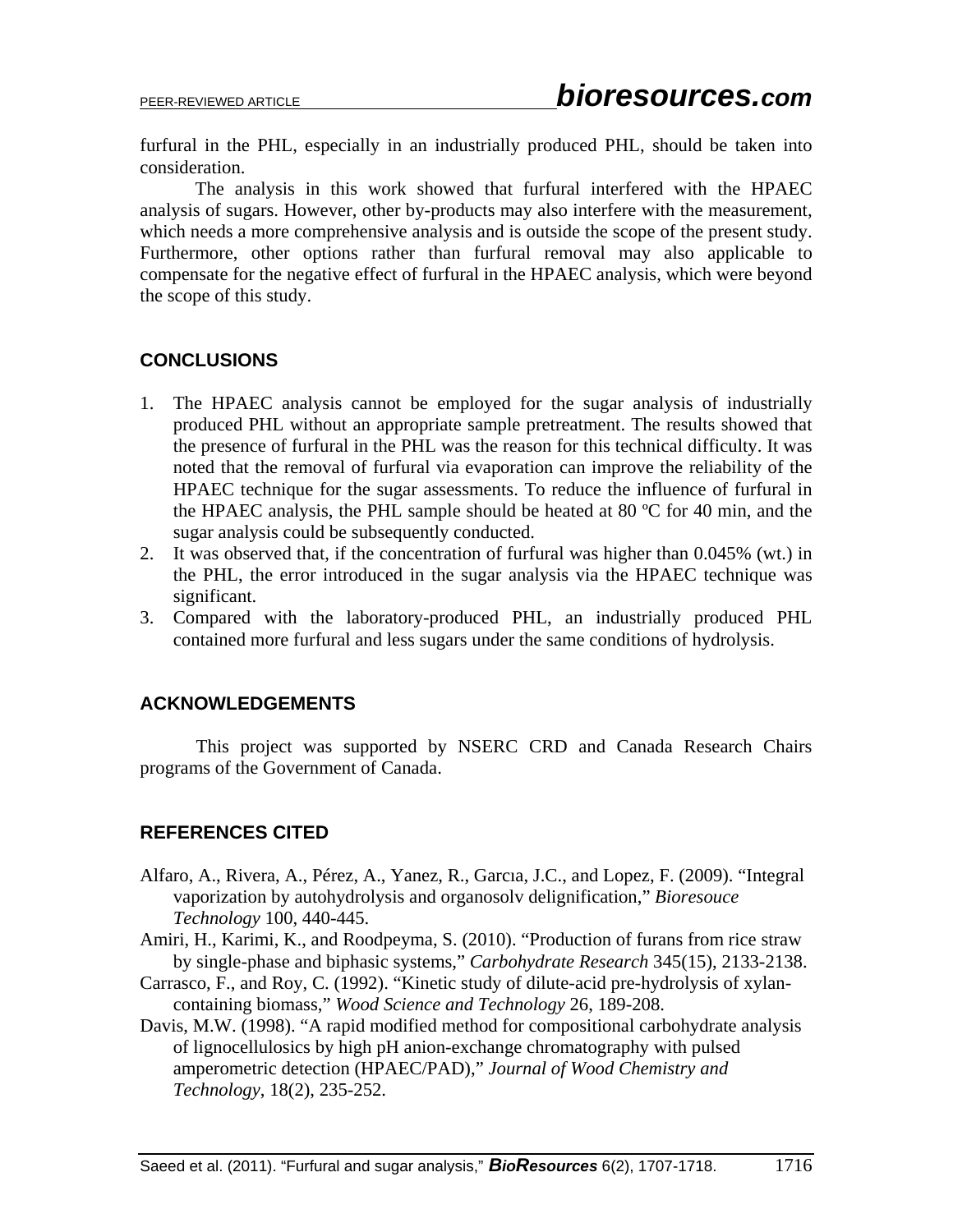- Edward, W. T., Pohl, C. A., and Rubin, R. (1987). "Determination of carbohydrates using pulsed amperometric detection combined with anion exchange separations," *Tappi* 70(6), 138-140.
- Garrote, G., Domınguez, H., and Parajo, J.C. (2001). "Kinetic modelling of corncob autohydrolysis," *Process Biochemistry* 36, 571-578.
- Garrote, G., Dominguez, H., and Parajo, J.C. (2004). "Production of substituted oligosaccharide by hydrolytic processing of barley husks," *Industrial Engineering and Chemistry Research* 43(7), 1608-1614.
- Hardy, M. R., Townsend, R. R., and Lee, Y. C. (1988). "Monosaccharide analysis of glyco-conjugates by anion exchange chromatography with pulse ampero-metric detection," *Analytical Biochemistry* 170, 54-62.
- Jeong, J., Yoon, H., and Hong, S. (2007). "Development of a new diagnostic method for galactosemia by high performance anion-exchange chromatography with pulsed ampero-metric detection," *Journal of Chromatography* 1140, 157-162.
- Laver, M., and Wilson, K. (1993). "Determination of carbohydrates in wood pulp products," *Tappi* 76(6), 155-159.
- Li, H., Saeed, A., Ni, Y., and van Heiningen, A.R.P. (2010). "Hemicellulose removal from hardwood chips in the pre-hydrolysis step of the kraft-based dissolving pulp production process," *Journal of Wood Chemistry and Technology* 30(1), 48-60.
- Linuma, Y., Engling, G., Puxbaum, H., and Herrmann, H. (2009). "A highly resolved anion exchange chromatographic method for determination of saccharidic tracers for biomass combustion and primary bio-particle in atmospheric aerosol," *Atmospheric Environment* 43, 1367-1371.
- Liu, C., and Wyman, C.E. (2005). "Partial flow of compressed-hot water through corn stover to enhance hemicellulose sugar recovery and enzymatic digestibility of cellulose," *Bioresource Technology* 96, 1978-1985.
- Liu, Z., Ni, Y., Fatehi, P., and Saeed, A. (2011a). "Isolation and cationization of hemicelluloses from pre-hydrolysis liquor of the kraft-based dissolving pulp production process," *Biomass and Bioenergy* doi:10.1016/j.biombioe.2011.01.008.
- Liu, Z., Fatehi, P., Jahan, M.S., and Ni, Y. (2011b). "Separation of lignocellulosic materials by combined processes of prehydrolysis and ethanol extraction," *Bioresource Technology* 102, 1264-1269.
- Mao, Mosier, N. S., Hendrickson, R., Brewer, M., Ho, N., Sedlak, M., Dreshel, R., Welch, G., Dien, B. S., Aden, A., and Ladisch, M. R. (2005). "Industrial scale-up of pH-controlled liquid hot water pre-treatment of corn fiber for fuel ethanol production," *Applied Biochemistry and Biotechnology* 125, 77-97.
- Ni, Y., and Kang, G. (2007). "Formation of per-acetic acid during peroxide bleaching of mechanical pulps," *Appita* 60, 70-73.
- Ricci, S., Bardotti, A., D'Ascenzi , S., and Ravenscroft, N. (2001). "Development of new method for the quantitative analysis of the extra-cellular poly saccharide of neisseria meningitidis serogroup A by use of high performance anion-exchange chromatography with pulsed ampero-metric detection," *Vaccine* 19, 1989-1997.
- Roger, C. P., and Virgil, H. S. (1991). "Wood sugar analysis by anion chromatography," *Journal of Wood Chemistry and Technology* 11(4), 495-501.